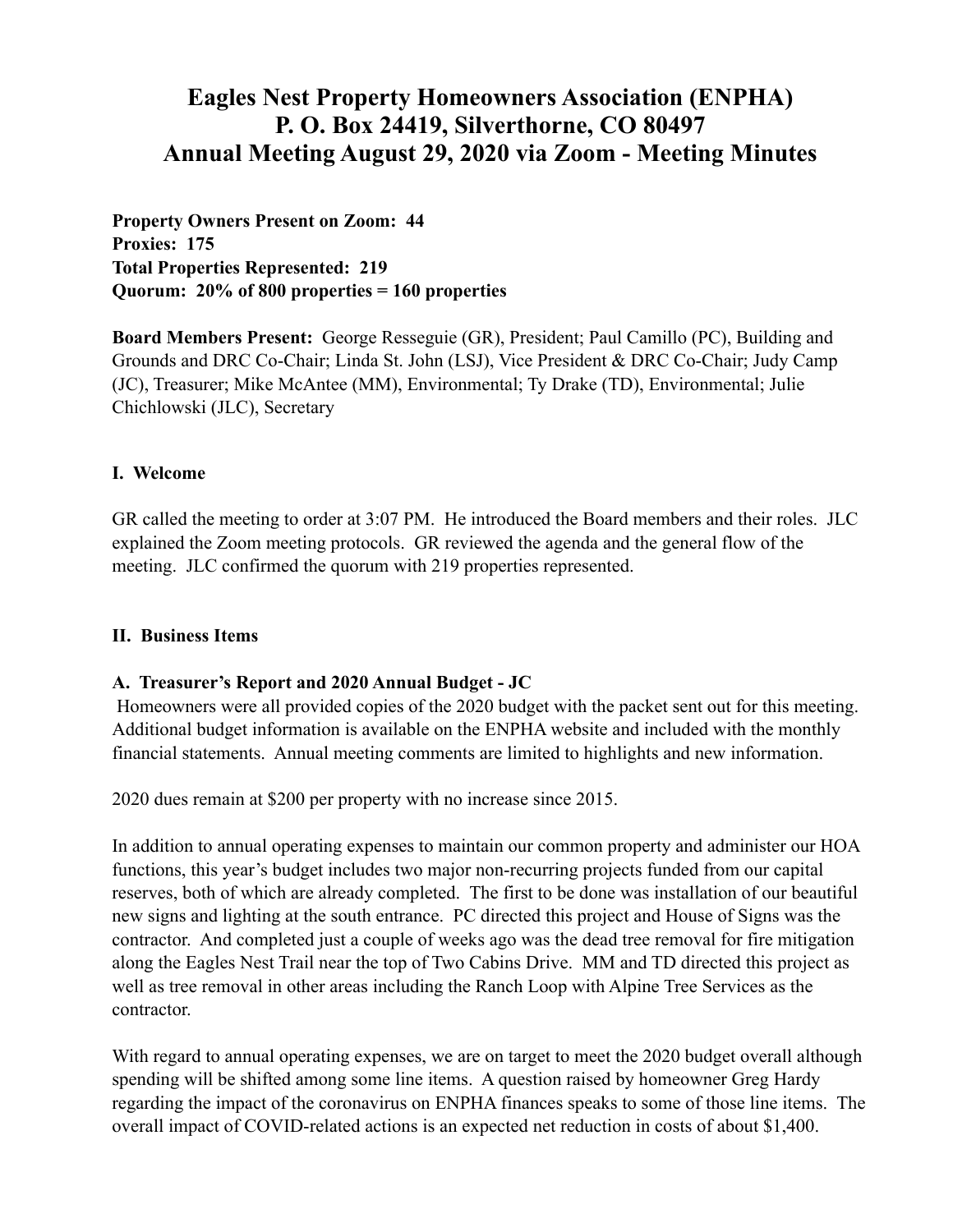Closure of the community center will result in approximately \$3,500 in net cost reductions due to eliminating the custom pots at the pavilion for this season and savings on supplies, trash removal and cleaning. Cancellation of group events planned at the Raven saves \$2,200. On the other hand, increased costs for rescheduling the annual meeting with a second mailing to all homeowners and using Zoom for all meetings since April are estimated at \$4,300.

Motion by John Kirkpatrick to affirm the 2020 Operating budget as presented. Second by MM. Motion approved.

## **B. Election of Directors - GR**

There were 3 candidates for election to the Board of Directors for a 3-year term. The 3 candidates included Paul Camillo, Julie Chichlowski, and Linda St. John. Motion by JC to elect the slate of candidates as presented on the Ballot. Second by Jay Mesinger. Motion approved.

### **III. Owners Comments and Questions**

Owners were invited to type their questions/comments into the chat feature on Zoom, or state verbally.

Comment: I'm so happy you are having this meeting via Zoom. We don't yet live full time in Three Peaks so we are glad to be able to join you all from San Antonio.

Question: Dues collection costs are \$4800; is there any offset in the form of an assessment against those who haven't kept current? If not, why not?

*Answer: Yes, delinquent homeowners are charged a late fee of \$100 per month and may be charges legal fees and interest* 

Question: Why is this a 2020 budget not 2021?

 *Answer: Today's meeting was rescheduled from March 2020 due to the pandemic. Normally we would affirm the fiscal budget in the first quarter of the same year.* 

Question: Is there any thought to putting a lien on properties that are as delinquent as these two are?

*Answer: Yes, liens are filed once the amount gets high or the property is put up for sale and we have filed the lien on this property.* 

Question: Can you remind us what the Independent contractor fees are for?

*Answer: The independent contractor fees under General & Administrative Expenses include the Compliance Officer Kelly Schneweis, Summit Resort Group.* 

Question: Any discussion about the lack of landscaping at the middle entrance by the Raven?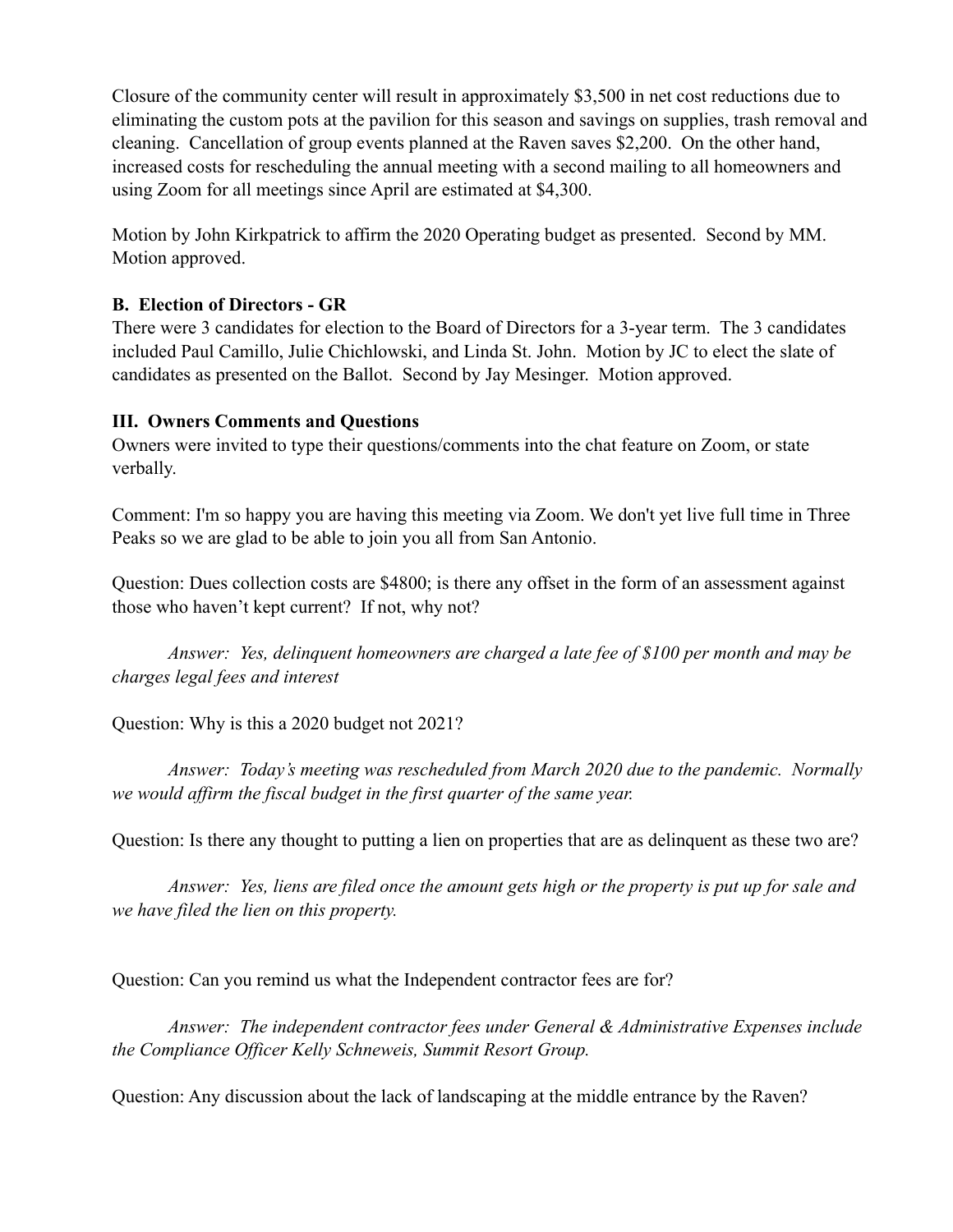*Answer: This property is owned by The Raven. The Board is currently seeking a response from the owners regarding the possibility of improvements to the property.* 

Question: What is a sub-association project?

*Answer: ENPHA invites the 12 sub-associations to submit requests for grants for various improvements, generally landscaping projects.* 

Question: Does every unit, including Waters at Silver Trout, pay the same annual dues?

*Answer: Yes.* 

Question: Can we file lien against property with dues unpaid for 2019 and so far this year?

*Answer: Yes, liens are filed once the amount gets high or the property is put up for sale.* 

Question: Can we get landscaping at the entrance to the Ponds?

*Answer: Yes, the sub association could request a grant to provide landscaping.* 

Question: What are the different sub-associations?

*Answer: There are 12 sub associations plus 2 neighborhoods (Old Eagles Nest and Three Peaks) that make up ENPHA. They are listed on our website - [www.enpha.org](http://www.enpha.org).* 

Question: Does this Board have leverage with sub-associations to comply?

*Answer: Yes. Our Compliance Officer surveys all of ENPHA, including the sub associations, 2 times per month. Owners not in compliance receive an email, photo, and a request to remedy. Each month the Board receives a written report with photos of non-compliance, and intervenes as needed.* 

Question: Would it be possible to post on the website a map showing the various sub-associations? Is fishing available to all of us in the various ponds on some of those sub-associations?

*Answer: Yes, the website [\(www.enpha.org\)](http://www.enpha.org) has a map of the sub associations. Follow up item - fishing access on the ponds.* 

Question: What portion of Raven (assume golf course) expenses does Eagles Nest pay?

*Answer: None. We would pay for any ENPHA hosted event at The Raven, and we have a snow removal contract with them.* 

Question: What is the procedure once the compliance officer finds an offense?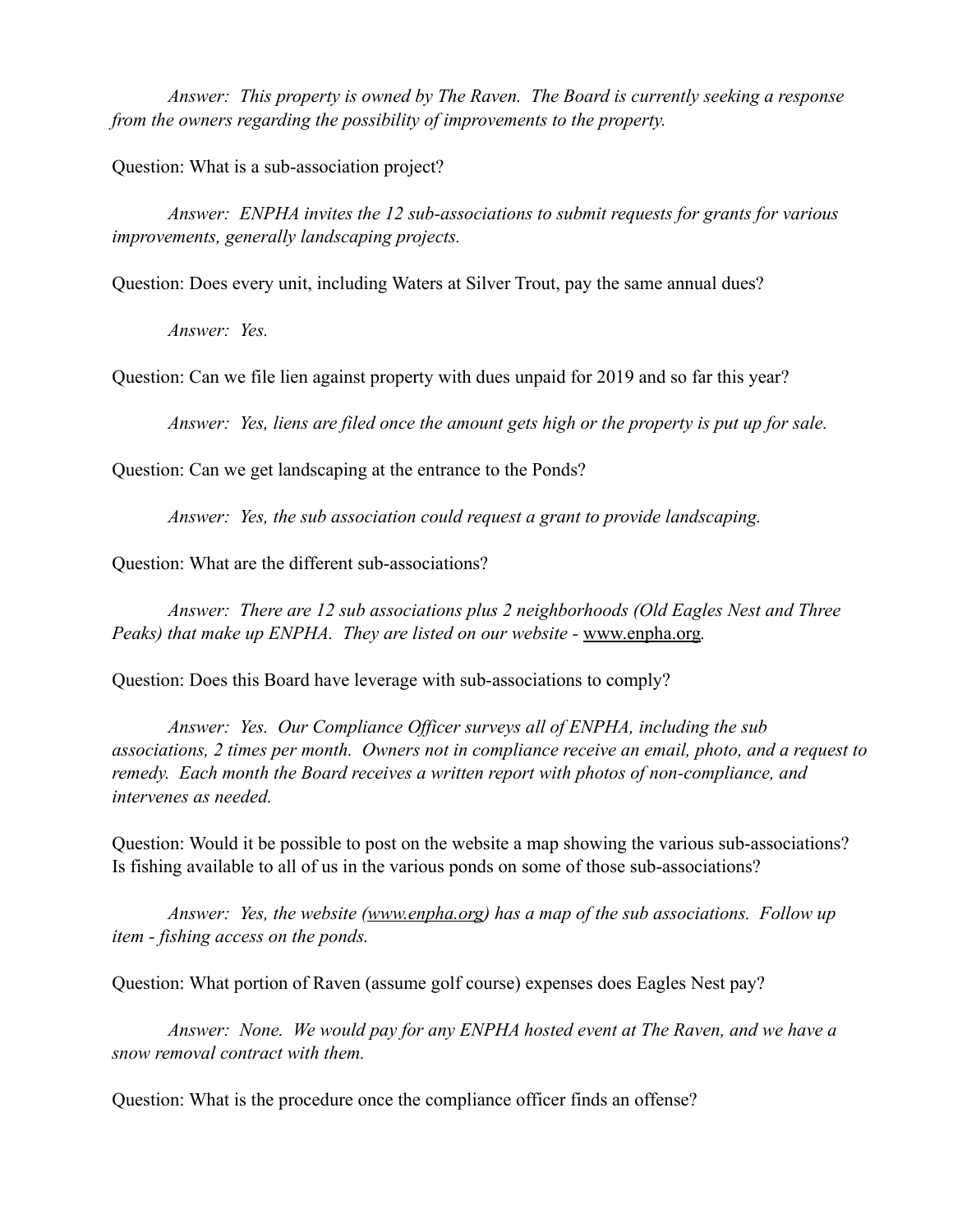*Answer*: *Our Compliance Officer surveys all of ENPHA, including the sub associations, 2 times per month. Owners not in compliance receive an email, photo, and a request to remedy. Each month the Board receives a written report with photos of non-compliance, and intervenes if necessary.* 

Comment: I am new to the issue of the Nordic trail. could anyone provide a little more detail.

*Response*: *Bill Schubert discussed the possibility of the Town of Silverthorne moving the Nordic Trail out of ENPHA to Maryland Creek. TOS is requesting input via a brief survey at this link:* https:/[www.surveymonkey.com/r/66WFHJG](http://www.surveymonkey.com/r/66WFHJG)*. Input is requested by 9/6/20. Bill supports keeping the trail at ENPHA as it is a beautiful and valuable asset to the neighborhood.* 

Question: Can ENPHA legally prevent the displaying of political signs (despite the orgs regs against signs)?

*Answer: From a legal perspective, ENPHA cannot prevent the display of political signs. Owners are asked to limit signs to 1 per property, and that they remove the sign 1 week post election. From an owner: [https://www.colorado.gov/pacific/dora/consumer-advisory-political-signs-and-](https://www.colorado.gov/pacific/dora/consumer-advisory-political-signs-and-HOAs)[HOAs](https://www.colorado.gov/pacific/dora/consumer-advisory-political-signs-and-HOAs).* 

Question: For next year, can we have a slash pile clearing in the late spring? It's important for fire mitigation and clearing dead winter wood and growth.

*Answer: We are hopeful that the county will resume the 2 slash pile pick ups per year - late spring and fall, in 2021.* 

Question: Can you consider leaving the Christmas lights up at the southern entrance longer this year?

*Answer: Yes. They are normally up 30 days after the holidays.* 

## **Follow up items:**

- 1. Do all Owners have access to the ponds for fishing?
- 2. Send reminder to Owners regarding political signs timing, number of, location.
- 3. Golden Eagle entrance middle island county parcel map shows this as part of the street, and not as an ENPHA parcel.
- 4. GR to speak with Vicky & Michael McCullough regarding compliance issue of kayak under their deck - Silver Trout SA.
- 5. TD & MM to follow up with Forest Service regarding apple flea beetle Cottonwood trees infestation
- 6. Provide recommendations for snow plow companies
- 7. Request from Bill Schubert to formally oppose the relocation of the Nordic trail to Maryland Creek
- 8. Review the 7 trees lost (cut down) in the Ponds common area.